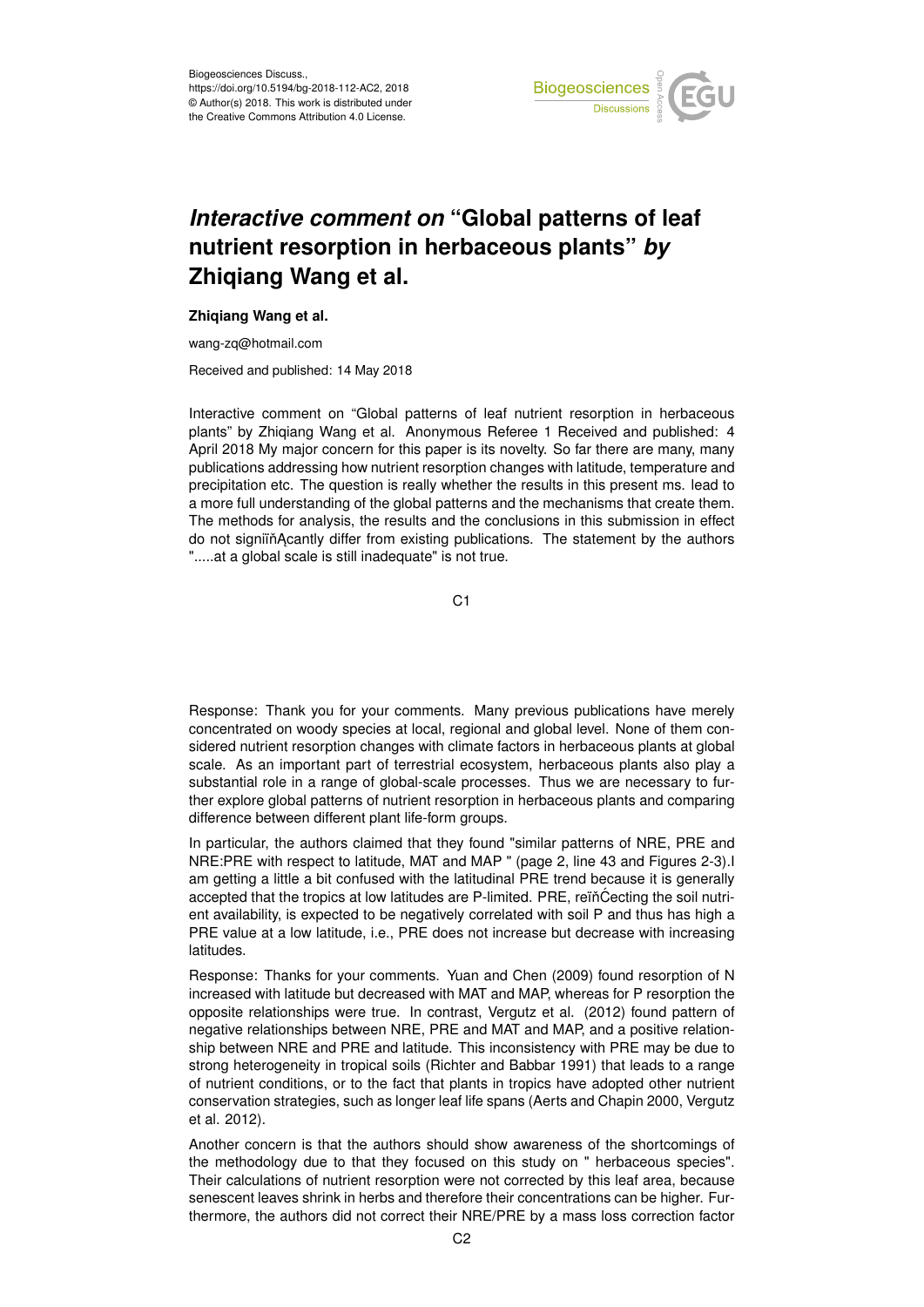(MLCF), especially important for herbaceous species. See how to do it by Vergutz, Ecological Monographs, 2012, 82(2):205-220.

Response: thanks for your comments. We must pointed out that we used data from papers in which the authors specifically indicated that leaf litter samples came from newly fallen leaves that fell naturally or from freshly filled litter-traps, and reduced the sample size but was likely to maintain a higher level of reliability (Brant and Chen 2015). Thus, our data is no need to correction by MLCF.

There are lots of factors affecting nutrient resorption process. The authors only chose latitude (LAT), mean annual temperature (MAT) and precipitation (MAP). There is the possibility that temperature and precipitation are not the only factors varying at a broad scale. Soil characteristics are in fact more important because they are closely related to plant growth. AET might also be a more important climatic index than MAT/MAP to drive RE. Apparently, the authors have neglected these variables.

Response: We are very appreciated with this important suggestion by the reviewer and agree with this. Therefore, we added the AI (Aridity index), PET (Potential evapotranspiration), and Soil N and P to further analyze the effects of climate, soil and herbaceous type on NRE, PRE and NRE:PRE using partial general linear models (GLM) (Figure 1).

In Table 1, the authors conducted a multiple regression analysis. LAT and MAT (including MAP) are tricky metrics, as often MAT is auto-correlated to LAT and this autocorrelation needs to statistically identify. It is not LAT itself but LAT-related environment variables (e.g,temperature...) that exert effects on plants and ecosystems. Therefore it not suitable to conduct a 3-way ANOVA such as Lat\*MAT\*MAP. Moreover, using mean annual climatic indices does not consider monthly variations, especially in growing season. So the statistical analysis appears to be incorrect, or at least poorly justiin Aed. Figs 2-3 show quite clearly that NRE/PRE is not normal, with data points concentrated towards middle LAT/MAP.

C3

Response: According to your suggestions, we re-analyze NRE, PRE and their ratio of different plant functional groups on the climatic and soil variable (MAT, MAP, AI, PET, Soil element and ratio) using stepwise multiple regression (SMR) (Table 1).

More importantly, the predictive power, i.e., the coefin Acient of determination, is extremely low. Most r2 is less than 0.05, the lowest r2 with a signiin Acant P value is 0.01!! It is impossible to estimate with certainty the resorption effinaciency of a certain LAT or MAT/MAP. It therefore appears unwarranted to claim that climate factors could affect nutrient resorption under future climate changes at a global scale. The authors should rather try to explain the large variability of resorption. The great variation and very low coefin Acient of determination in resorption efin Aciency make it impossible to predict the response of resorption in forests to global change. I doubt that a potential change in nutrient resorption efin Aciency with increasing MAT/MAP will have any implications for the response of resorption to global change.

Response: Thanks for your comments. In this study, although the r2 is relatively low, which indicates the variables of interest explain very little of the variance in NRE or PRE, these trends are indeed existence (nearly all P < 0.05).

Interactive comment on Biogeosciences Discuss., https://doi.org/10.5194/bg-2018-112, 2018.